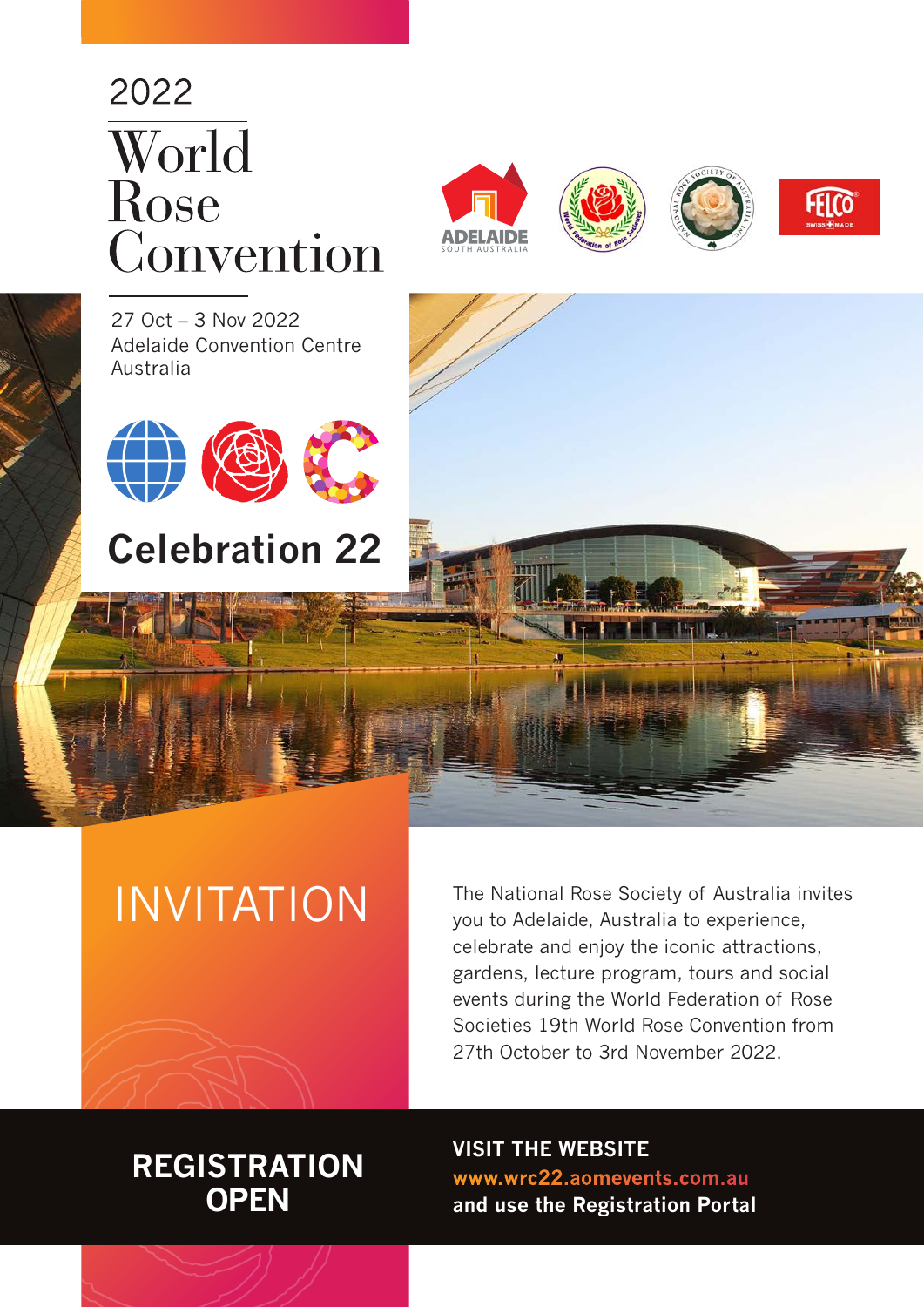# REGISTRATION FEES

| <b>Earlybird Registration</b><br>(10 Jan. - 29 July 2022)  | \$850 AUD       |
|------------------------------------------------------------|-----------------|
| <b>Standard Registration</b><br>(from August 2022)         | \$1,050 AUD     |
| <b>Welcome Reception</b><br>(drinks and finger food)       | <b>\$85 AUD</b> |
| <b>WFRS Gala 3 Course</b><br><b>Dinner &amp; Beverages</b> | \$150 AUD       |
| <b>NRSA National Dinner</b><br>(Maximum 220 people)        | \$110 AUD       |

# **DAY** REGISTRATIONS

**(Bookings available from 10/1/22)** 

| Fri. 28 October                                                   | \$200 AUD |
|-------------------------------------------------------------------|-----------|
| Mon. 31 October                                                   | \$200 AUD |
| <b>Tues. 1 November</b>                                           | \$200 AUD |
| <b>Wed. 2 November</b><br>- Full Day Tour<br>(Maximum 200 people) | \$100 AUD |
| <b>Thurs. 3 November</b>                                          | \$200 AUD |

*(Note: No evening meals or evening activities included in Day Registrations)*

### PROGRAM OF EVENTS

|                             | <b>Thursday, 27th October</b>                                                                                |
|-----------------------------|--------------------------------------------------------------------------------------------------------------|
| Delegates Arrive            |                                                                                                              |
| $12:00 - 18:00$             | <b>Registration Open</b><br>at the InterContinental Adelaide                                                 |
| 18:30 – 20:00               | Welcome Reception                                                                                            |
| 20:00                       | <b>Evening Free</b>                                                                                          |
| <b>Friday, 28th October</b> |                                                                                                              |
| $07:45 - 08:45$             | Registration Open<br>at the Adelaide Convention Centre                                                       |
| $09:00 - 10:30$             | <b>Opening Ceremony</b>                                                                                      |
| $10:30 - 11:00$             | Morning Tea                                                                                                  |
| 11:00                       | <b>CELEBRATION '22</b><br><b>Celebrating the Rose in Australia</b><br>Presenter: NRSA President, Gavin Woods |
| 11:35                       | <b>Australia's Unique Fauna and Flora</b><br>and the Impact of Humans<br>Presenter: Prof. Chris Daniels      |
| 12:30                       | Lunch                                                                                                        |
| 13:15                       | Depart by bus for an afternoon at<br>Cleland Wildlife Park, Crafers.                                         |
| $16:00 - 21:00$             | Rose and Garden Expo,<br><b>Adelaide Convention Centre</b>                                                   |
| 18:00                       | <b>Evening Free</b>                                                                                          |
| $19:00 - 22:00$             | WFRS Executive Meeting No 1                                                                                  |
|                             | <b>Saturday, 29th October</b>                                                                                |
| $08:30 - 10:00$             | <b>WFRS Convention Liaison Committee</b><br>Meeting                                                          |
| $10:00 - 13:00$             | <b>WFRS Awards Meeting</b>                                                                                   |
| $10:00 - 17:00$             | Rose and Garden Expo continues                                                                               |
| $13:30 - 13:45$             | Official Opening of the<br>Rose and Garden Expo                                                              |
| $19:00 - 19:30$             | NRSA Dinner - Pre-dinner Drinks<br>InterContinental Adelaide                                                 |
| $19:30 - 23:00$             | <b>NRSA National Dinner</b><br>(additional cost AUD \$110)                                                   |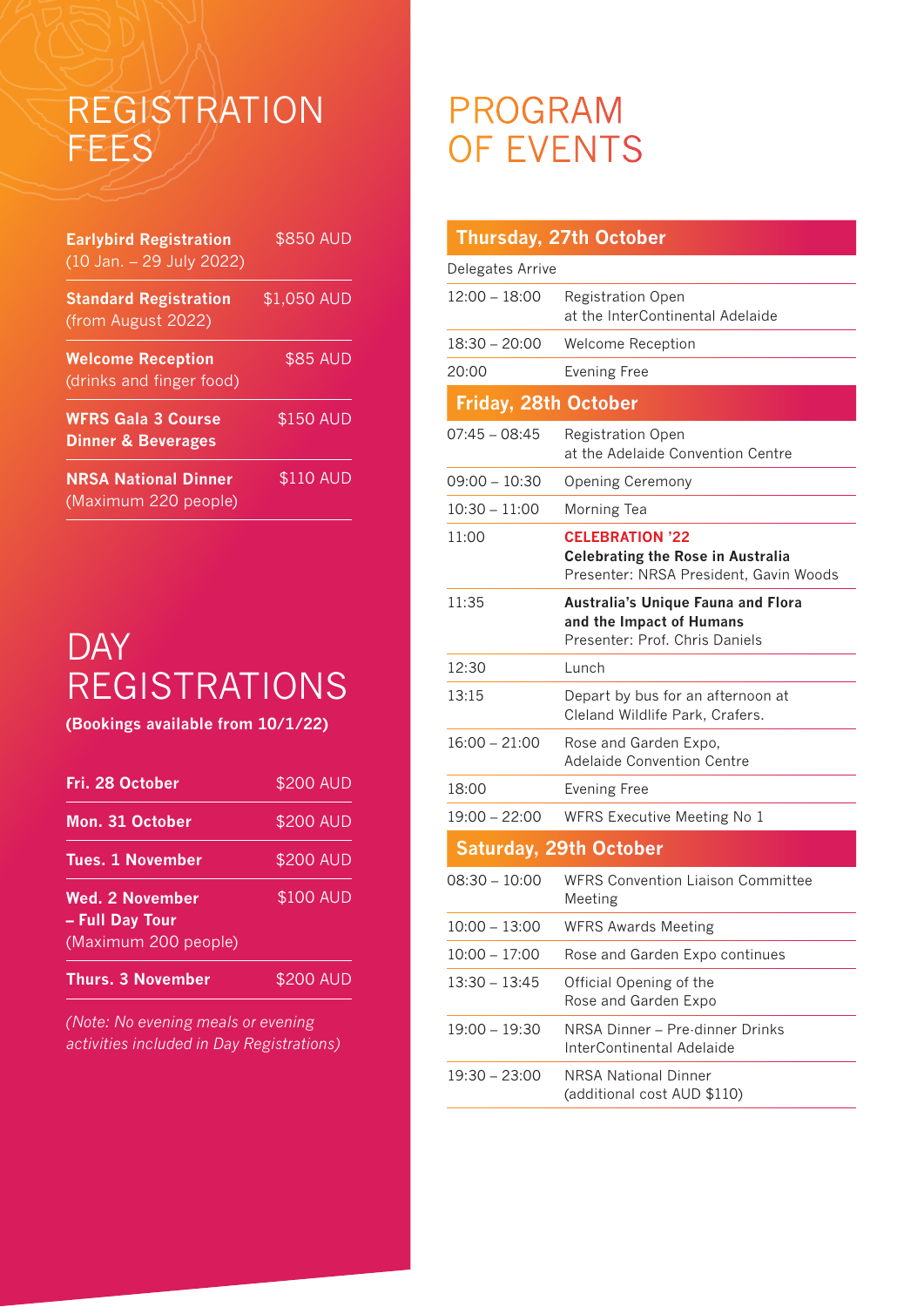# PROGRAM OF EVENTS

| <b>Sunday, 30th October</b> |                                                            |
|-----------------------------|------------------------------------------------------------|
| $07:00 - 22:30$             | Optional Day Tour to Kangaroo Island<br>(additional cost)  |
| $08:00 - 18:00$             | Optional Day Tour to the Clare Valley<br>(additional cost) |
| $08:30 - 13:30$             | NRSA AGM                                                   |
| $10:00 - 16:00$             | Rose and Garden Expo Final Day                             |
| 18:00                       | Evening Free                                               |
| <b>Monday, 31st October</b> |                                                            |

#### **CELEBRATING THE ROSE IN AUSTRALIA**

| 08:30           | The History of Gardening in Australia<br>Presenter: Trevor Nottle                                                                                |
|-----------------|--------------------------------------------------------------------------------------------------------------------------------------------------|
| 09:20           | DAVID RUSTON and his role in putting<br>Australia on the Rose World Map<br>Presenter: Sue Zwar                                                   |
| 10:05           | <b>Felco Presentation</b>                                                                                                                        |
| $10:25 - 10:55$ | Morning Tea                                                                                                                                      |
| 10:55           | (Part A) ALISTER CLARK ROSES AND<br><b>OTHER AUSTRALIAN ROSE BREEDERS:</b><br>100 years of Australian Rose Hybridising<br>Presenter: Jim Cane    |
| 11:40           | (Part B) ALISTER CLARK ROSES AND<br><b>OTHER AUSTRALIAN ROSE BREEDERS:</b><br>100 years of Australian Rose Hybridising<br>Presenter: Tate Hancox |
| 12:20           | The Swedish Rose Society Presentation                                                                                                            |
| 12:40           | Lunch                                                                                                                                            |
|                 |                                                                                                                                                  |
| $13:15 - 15:15$ | Depart for Adelaide Botanic Garden,<br>International Rose Garden                                                                                 |
| $14:00 - 15:15$ | International Trial Judging<br>- by Invitation ONLY                                                                                              |
| $15:30 - 16:15$ | Depart and Travel to Carrick Hill,<br>Springfield                                                                                                |
| $16:30 - 18:00$ | NRTGA Trial Garden Judging Results<br>and Awards, Tour of Grounds,<br>Alister Clark Rose Garden and house.<br>Drink provided                     |
| $18:30 - 19:00$ | Delegates return to the city. Evening Free                                                                                                       |

# **OPTIONAL** FULL DAY TOURS

#### **SUNDAY, 30TH OCTOBER**

*(Minimum numbers may apply)* 

| <b>Kangaroo Island</b><br>by coach and ferry | \$315 AUD |  |
|----------------------------------------------|-----------|--|
| <b>Clare Valley</b>                          | \$100 AUD |  |
| by coach includes                            |           |  |
| <b>Walter and Kay</b>                        |           |  |
| Duncan's 'The Heritage                       |           |  |
| Garden' and lunch                            |           |  |
| <b>Adelaide tour options with Adelaide</b>   |           |  |

**Sightseeing Tours available to book via the [Website](https://www.adelaidesightseeing.com.au/wrc2022-1)**

### VIRTUAL REGISTRATION

**Virtual registration bookings will be offered from mid-2022 at approximately 50% of the Earlybird Registration fee and feature high quality streaming of the Opening Ceremony, 3-day Lecture Series and WFRS Gala Awards Dinner for Online Registrants.**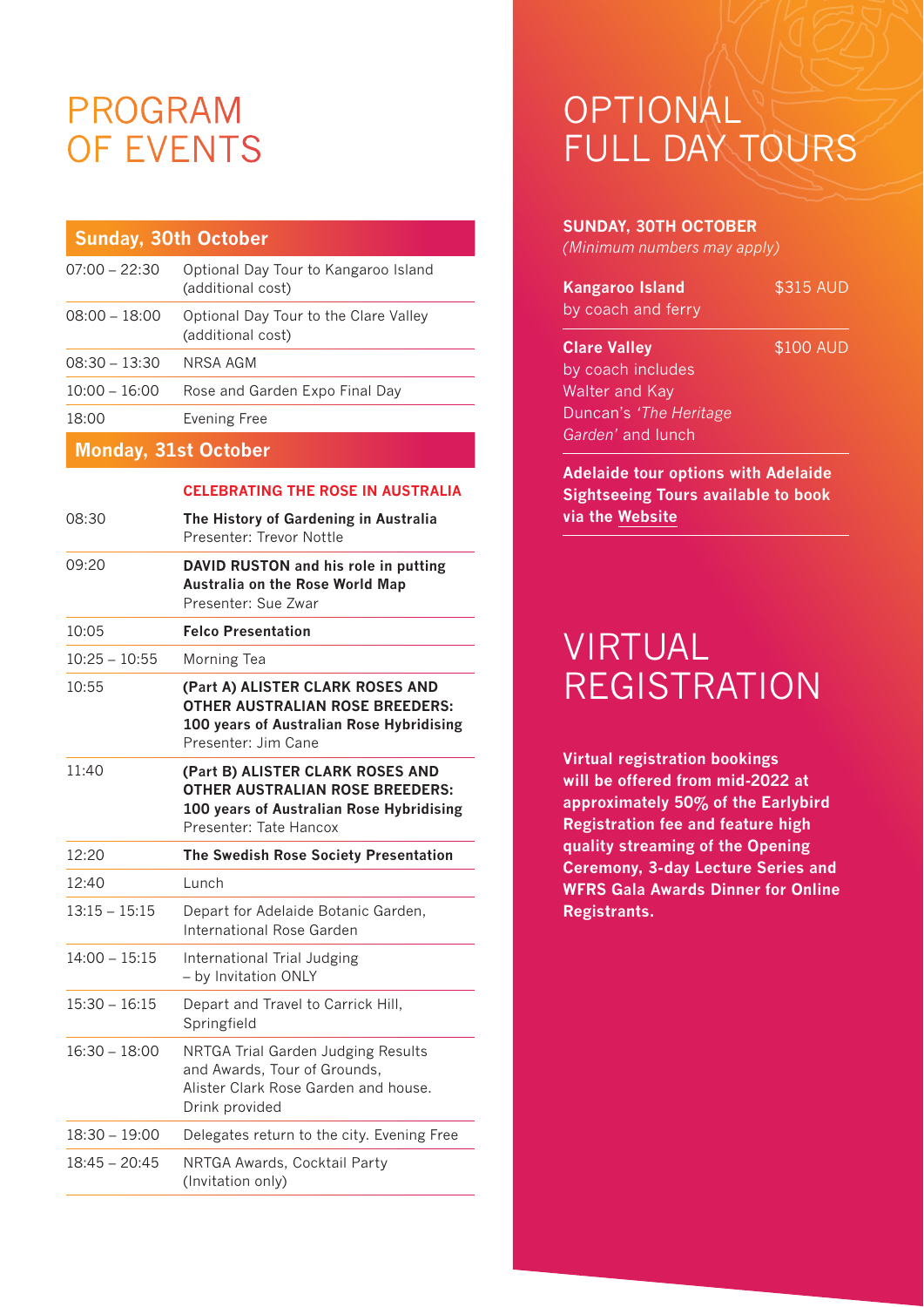# WFRS FRIENDS OF THE FEDERATION DINNER

**Dinner for the 'Friends of the Federation' on Tuesday 1 November from 19:00 to 22:00 by Invitation only. Invitation letter will be sent.**

# ACCOMMODATION AND OFFICIAL **CONVENTION HOTEL**

**The Official Convention Hotel is the InterContinental Adelaide, conveniently located next to the Adelaide Convention Centre – special room rates apply for our delegates.** 

**Please book accommodation through the registration portal.**

**Other recommended nearby hotels are on our [website](https://wrc22.aomevents.com.au/accommodation/) – offering a range of prices.**

# PROGRAM OF EVENTS

#### **Tuesday, 1st November CELEBRATING THE ROSE WITH THE PUBLIC AND IN PUBLIC SPACES**  08:30 **NEW ZEALAND Rose Gardens, Roses and Breeders** Presenters: Doug Grant and Hayden Foulds 09:20 **ROSE GARDENS FROM LYON AND ELSEWHERE: Parks and Gardens and their importance for our Cities** Presenter: Daniel Boulens 10:05 – 10:35 Morning Tea 10:35 **SHRUB ROSES IN TODAY'S GARDENS: The use of Shrub Roses old and new in Public Spaces** Presenter: Matthias Meilland 11:25 **THE ROSE SOCIETY IN THIS CHANGING WORLD: Activities underway as the ARS celebrates 130 years** Presenter: Diane Sommers 12:10 **SIR HANS AND NORA HEYSEN: The history of Roses in their garden at 'The Cedars' and in their paintings** Presenter: Allan Campbell 12:30 **Presentation of the 15th WFRS Heritage Rose Convention**  Presenter: The Royal National Rose Society of Belgium 12:45 Lunch 13:30 – 18:00 Afternoon Free or Join a Tour City and Private Gardens tour, North Terrace Cultural Precinct walking tour 19:00 – 22:00 WFRS Friends of the Federation Dinner (by invitation only) 19:00 Evening Free